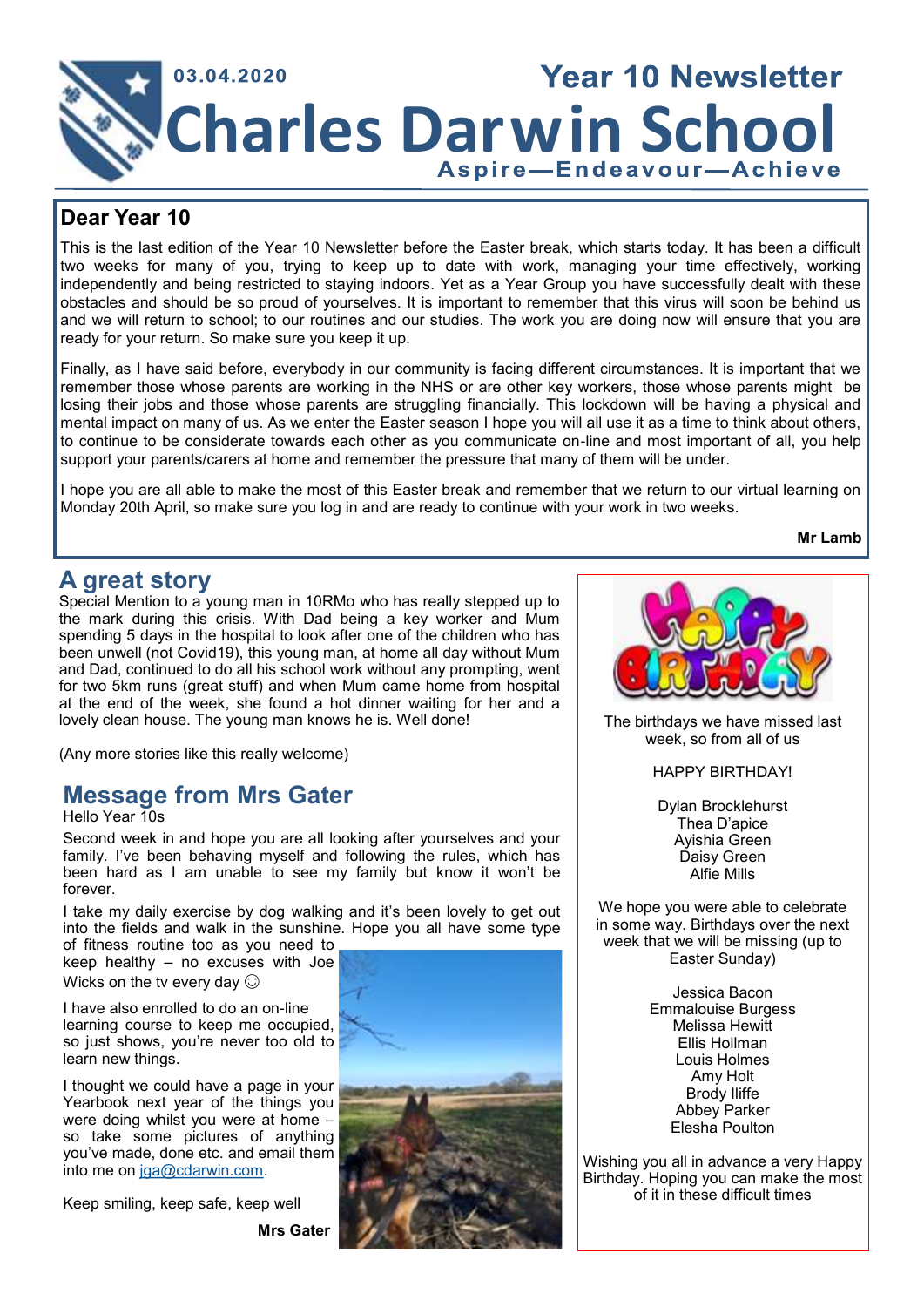#### **Issue number: 3 Year 10 Newsletter 03.04.2020**

## **YEAR 10 TATE MODERN TRIP**

A couple of weeks ago we were extremely fortunate as a department to run one of the last trips that was able to take place before the school closure. This trip involved students creating their own concertina style sketchbooks which they made totally independently and filled with exciting images and collected objects within the gallery space itself.



The students were absolutely fantastic in the way they approached this task and by the end of the day they had a journal evidencing their

experience of viewing work at first hand. Prizes were awarded on the day but we'd like to take this opportunity to thank all the students involved for their enthusiasm and willingness to engage whole heartedly with this worthwhile activity.



#### **Mrs Doig & Miss Doughty**

## **Jokes from around the school**

From Student Services: Q: What did the duck say when he bought lipstick? A: "Put it on my bill."

From the SIR: Q: Did you hear about the kidnapping at school? A: It's okay. He woke up.

From the Dance Dept: Q: How do you make a tissue dance? A: Put a little boogie in it.

From the IT Dept: Q: What do computers eat for a snack? A: Microchips!

From the PE Dept: I couldn't figure out why the baseball kept getting larger. Then it hit me.

From the Maths Dept: Q: If you have 13 apples in one hand and 10 oranges in the other, what do you have? A: Big hands.

From the History Dept: Q: Who made King Arthur's round table? A: Sir-Cumference

And finally, Geography: A mother is helping her son study for a Geography test. "What is the capital of Germany?" she asks. "Berlin," says the boy. "What is the capital of France?" "Berlin." "What is the capital of Russia?" "Berlin." "Good job, Adolf. You'll do great on your test tomorrow."

In a world where you can be anything - Be Kind

### **The importance of music**

Listening to just half an hour of music a day helps anxiety and could even ward off heart problems. In a test of 350 patients over seven years, anxiety levels were a third lower for patients who listened to soothing music daily.

A radio station that some of you might want to listen to is Magic at the Musicals (not for everyone I know). I have started listening to this over the past week and have yet to listen to a disappointing song.

#### **Mr Lamb**

#### **Jack Petchey**

It is the turn of Year 10 to nominate names for Jack Petchey. We started this before the shut down but many of us were absent. If any of you out there would like to nominate somebody, please do e-mail me a name with a reason. I would like this as soon as possible and look forward to hearing from you.

#### **Mr Lamb**

This is your newsletter  $-$  any interesting stories, good deeds, things you or another Year 10 have done to make you proud, please do share with me.

#### **Mr Lamb**